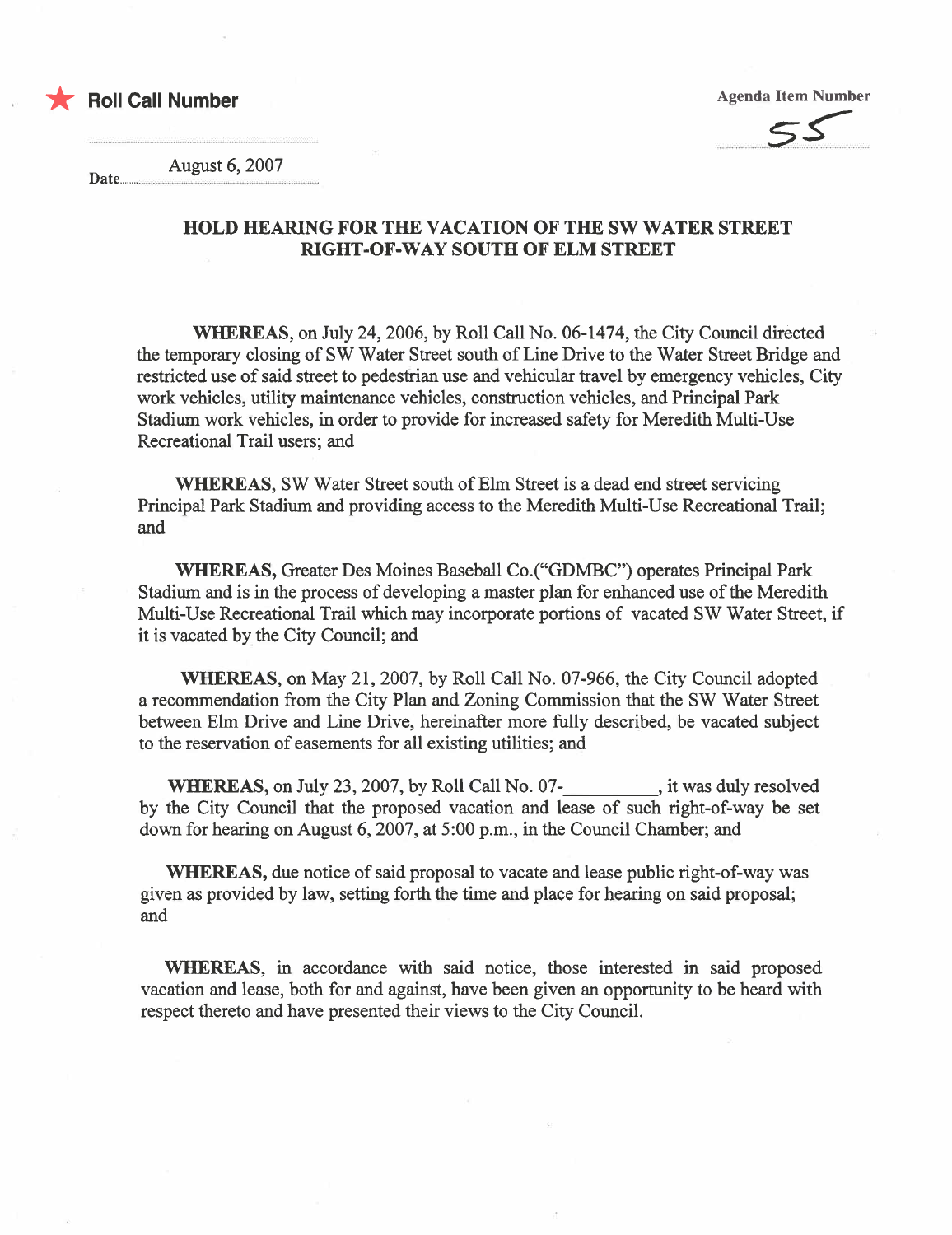

**August 6, 2007** 

Date...

**NOW, THEREFORE, BE IT RESOLVED** by the City Council of the City of Des Moines, Iowa:

1. Upon due consideration of the facts and statements of interested persons, the objections to said proposed vacation of public right-of-way, as described below, are hereby overruled and the hearing is closed.

2. There is no public need for the right-of-way proposed to be vacated and the public would not be inconvenienced by reason of the vacation of the SW Water Street right-of-way south of Elm Street, more specifically described as follows:

> All that part of Southwest Water Street right-of-way formerly known as Riverside Drive (Park Road) lying South of the South line of Elm Street and North of the Raccoon River Bridge, all being in the Northeast 1/4 of Section 9, Township 78 North, Range 24 West of the 5<sup>th</sup> P.M. and in the Northwest 1/4 of Section 10, Township 78 North, Range 24 West of the 5<sup>th</sup> P.M., all now included in and forming a part of the City of Des Moines. Polk County, Iowa.

Upon final passage of an ordinance vacating the said right-of-way, the City Clerk is authorized and directed to forward a certified copy of this resolution and of the affidavit of publication of the notice of this hearing to the Polk County Recorder's Office for the purpose of causing said documents to be recorded.

> Moved by <u>show that the set of the set of the set of the set of the set of the set of the set of the set of the set of the set of the set of the set of the set of the set of the set of the set of the set of the set of the </u> to adopt.

APPROVED AS TO FORM: ann & Ja Donato

Ann DiDonato **Assistant City Attorney** 

| <b>COUNCIL ACTION</b> | <b>YEAS</b> | <b>NAYS</b> | <b>PASS</b> | <b>ABSENT</b> |
|-----------------------|-------------|-------------|-------------|---------------|
| <b>COWNIE</b>         |             |             |             |               |
| <b>COLEMAN</b>        |             |             |             |               |
| <b>HENSLEY</b>        |             |             |             |               |
| <b>KIERNAN</b>        |             |             |             |               |
| <b>MAHAFFEY</b>       |             |             |             |               |
| <b>MEYER</b>          |             |             |             |               |
| <b>VLASSIS</b>        |             |             |             |               |
| <b>TOTAL</b>          |             |             |             |               |

## **CERTIFICATE**

I, DIANE RAUH, City Clerk of said City hereby certify that at a meeting of the City Council of said City of Des Moines, held on the above date, among other proceedings the above was adopted.

IN WITNESS WHEREOF, I have hereunto set my hand and affixed my seal the day and year first above written.

**City Clerk**